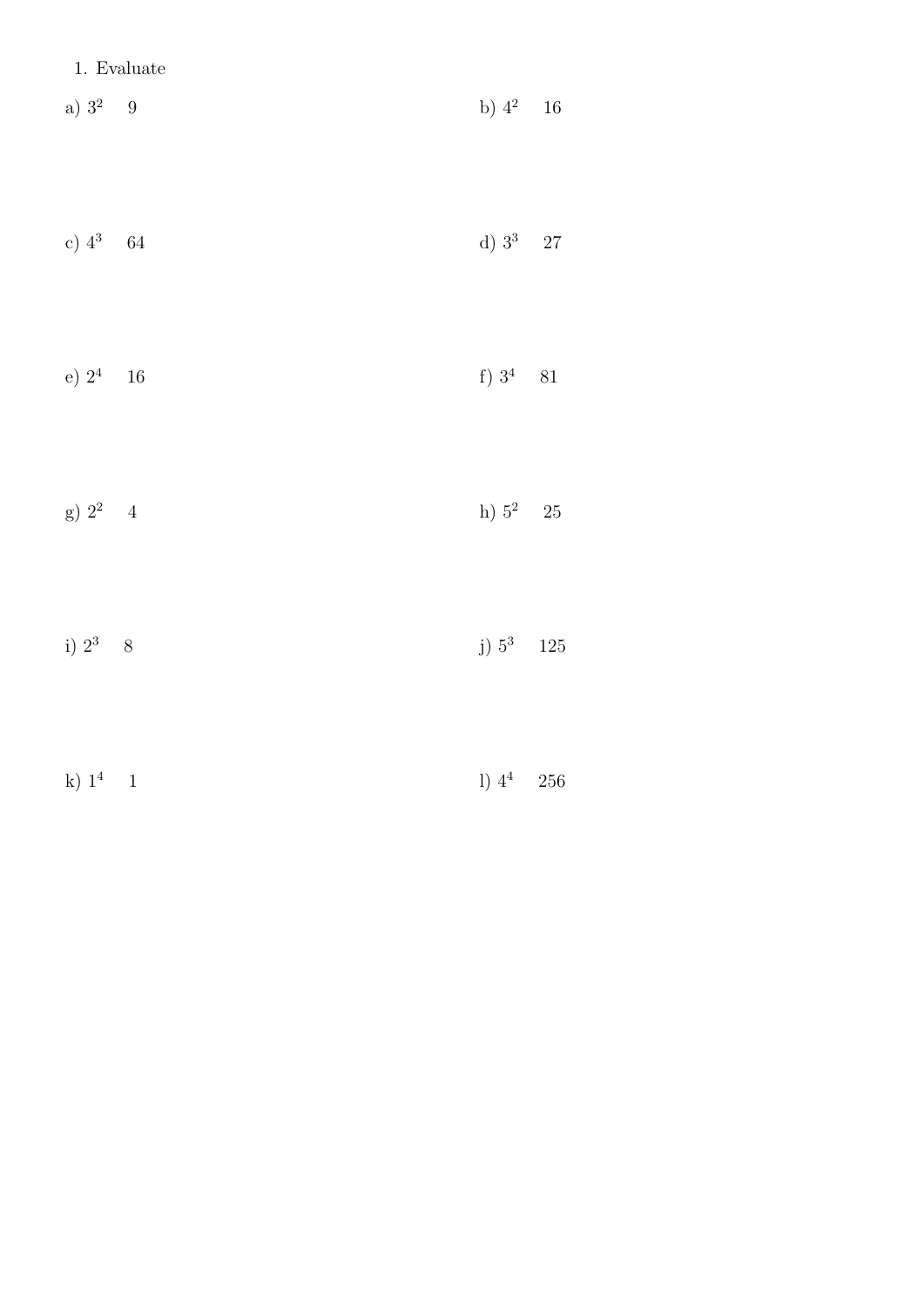|  | 2. Evaluate |
|--|-------------|
|--|-------------|

- a)  $\sqrt{9}$  3  $\overline{9}$  3 b)  $\sqrt{ }$ b)  $\sqrt{16}$  4
- c)  $\sqrt[3]{64}$  4 d)  $\sqrt[3]{}$ d)  $\sqrt[3]{27}$  3
- e)  $\sqrt[4]{16}$  2 f)  $\sqrt[4]{ }$ f)  $\sqrt[4]{81}$  3
- g)  $\sqrt{4}$  2  $\frac{1}{4}$  2 h)  $\sqrt{ }$ h)  $\sqrt{25}$  5
- i)  $\sqrt[3]{8}$  2  $\frac{1}{8}$  2 j)  $\sqrt[3]{}$ j)  $\sqrt[3]{125}$  5
- k)  $\sqrt[4]{1}$  1 l)  $\sqrt[4]{ }$ 1)  $\sqrt[4]{256}$  4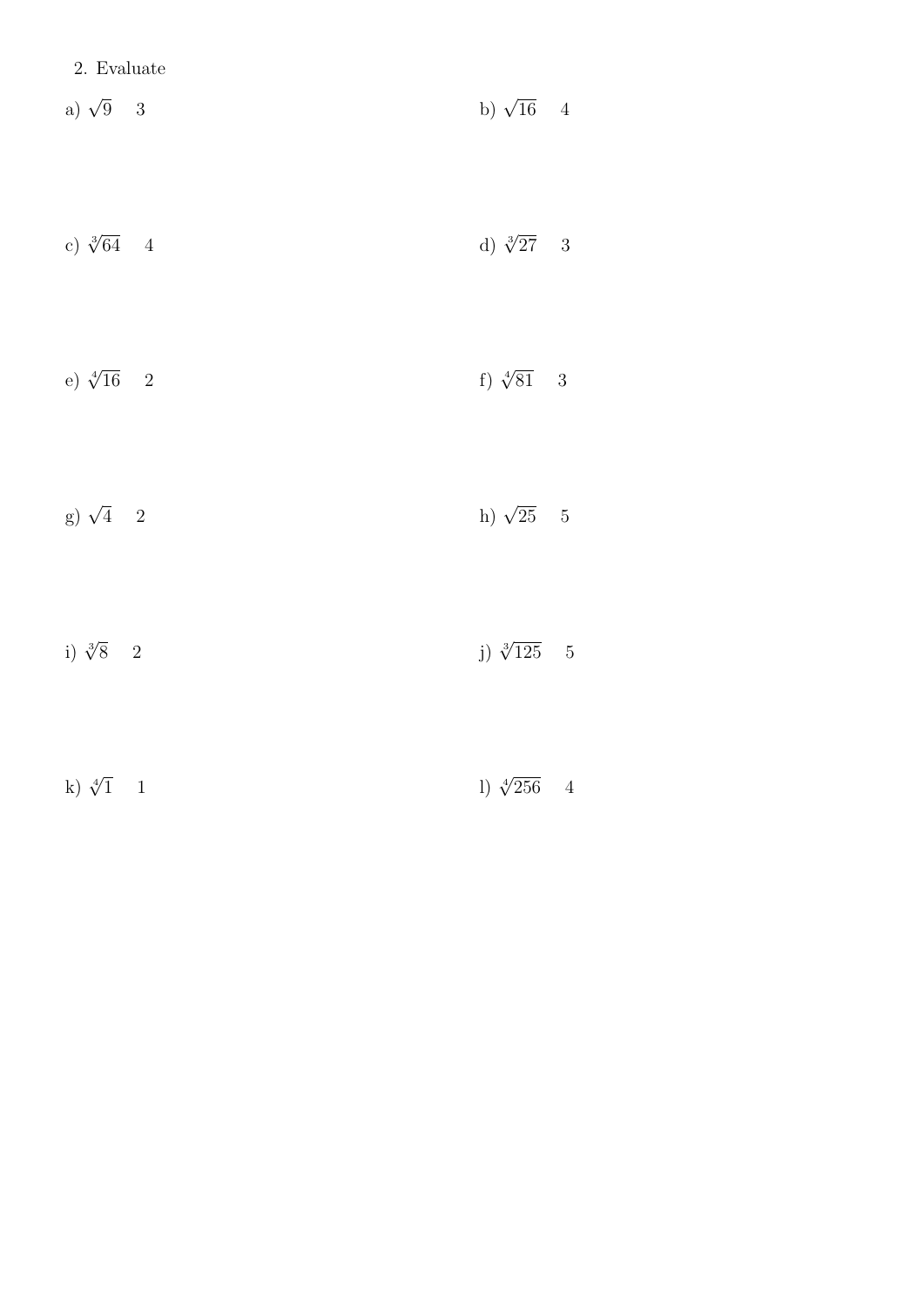3. Estimate the answers:

a)  $123 + 456$  600 b)  $513 - 278$  200

d)  $8.67 - 5.1$  4 c)  $7.41 + 4.60$  12

e)  $1.76 \times 879$  1800 f)  $8.42 \times 3874$  32000

g)  $133 + 416$  500 h)  $863 - 278$  600

j)  $9.27 - 5.71$  3 i)  $2.81 + 6.60$  10

k)  $4.76 \times 279$  1500 1)  $3.652 \times 874$  3600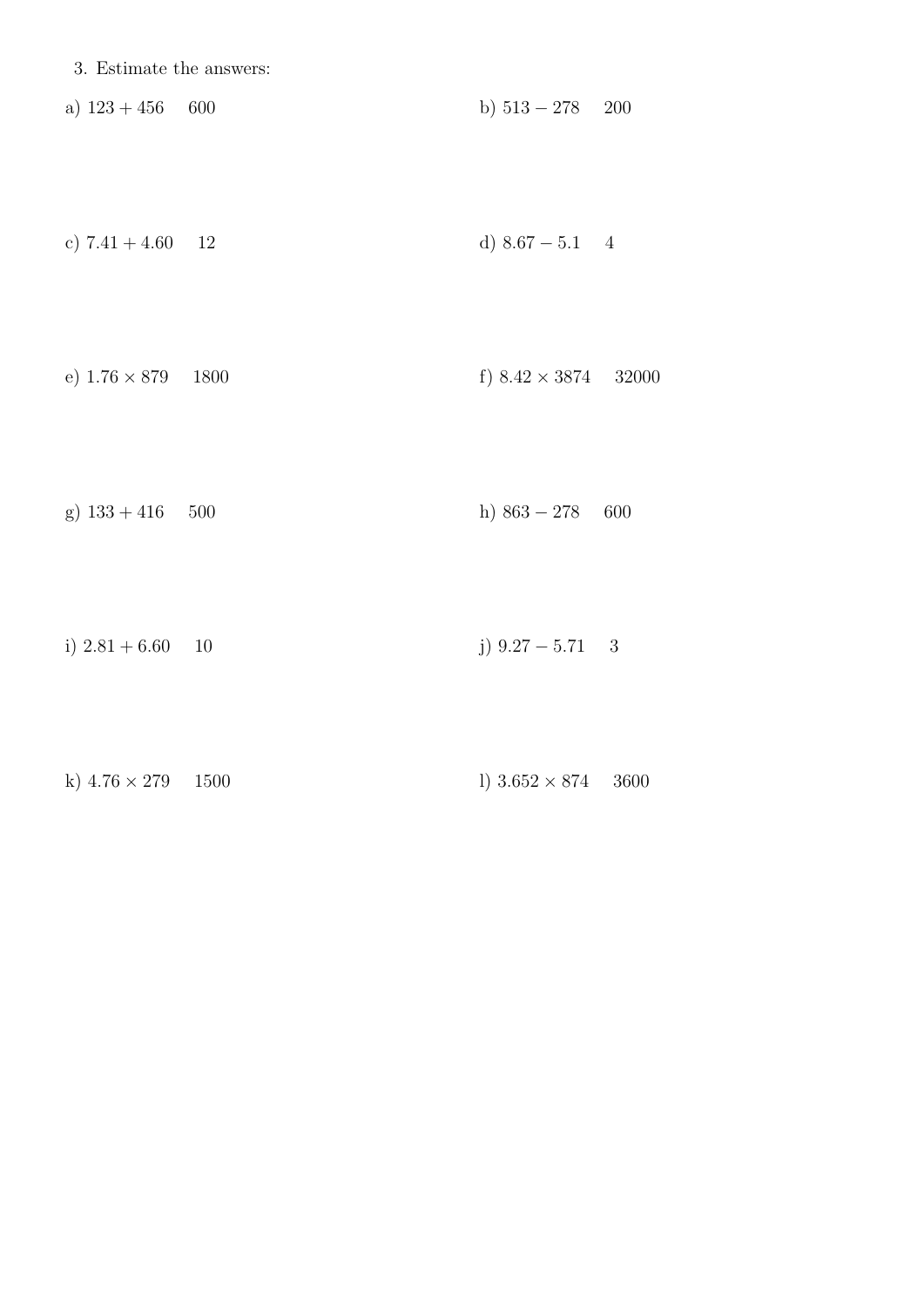| 4. Estimate the answers: |  |
|--------------------------|--|
|                          |  |

| a) $623 \div 156$ 3   | b) $413 \div 238$ 2  |  |
|-----------------------|----------------------|--|
|                       |                      |  |
|                       |                      |  |
| c) $8.41 \div 4.60$ 2 | d) $3.67 \div 2.1$ 2 |  |
|                       |                      |  |
|                       |                      |  |

- e)  $\frac{376.1}{81}$  5 f)  $\frac{842.5}{54.32}$  16
- g)  $1223 \div 156$  5 h)  $4413 \div 218$  20

i)  $18.41 \div 4.60$  4 j)  $33.67 \div 12.1$  3

|  | k) $\frac{3276.1}{287}$ 10 |  |  | 1) $\frac{42.5}{4.32}$ 10 |  |
|--|----------------------------|--|--|---------------------------|--|
|--|----------------------------|--|--|---------------------------|--|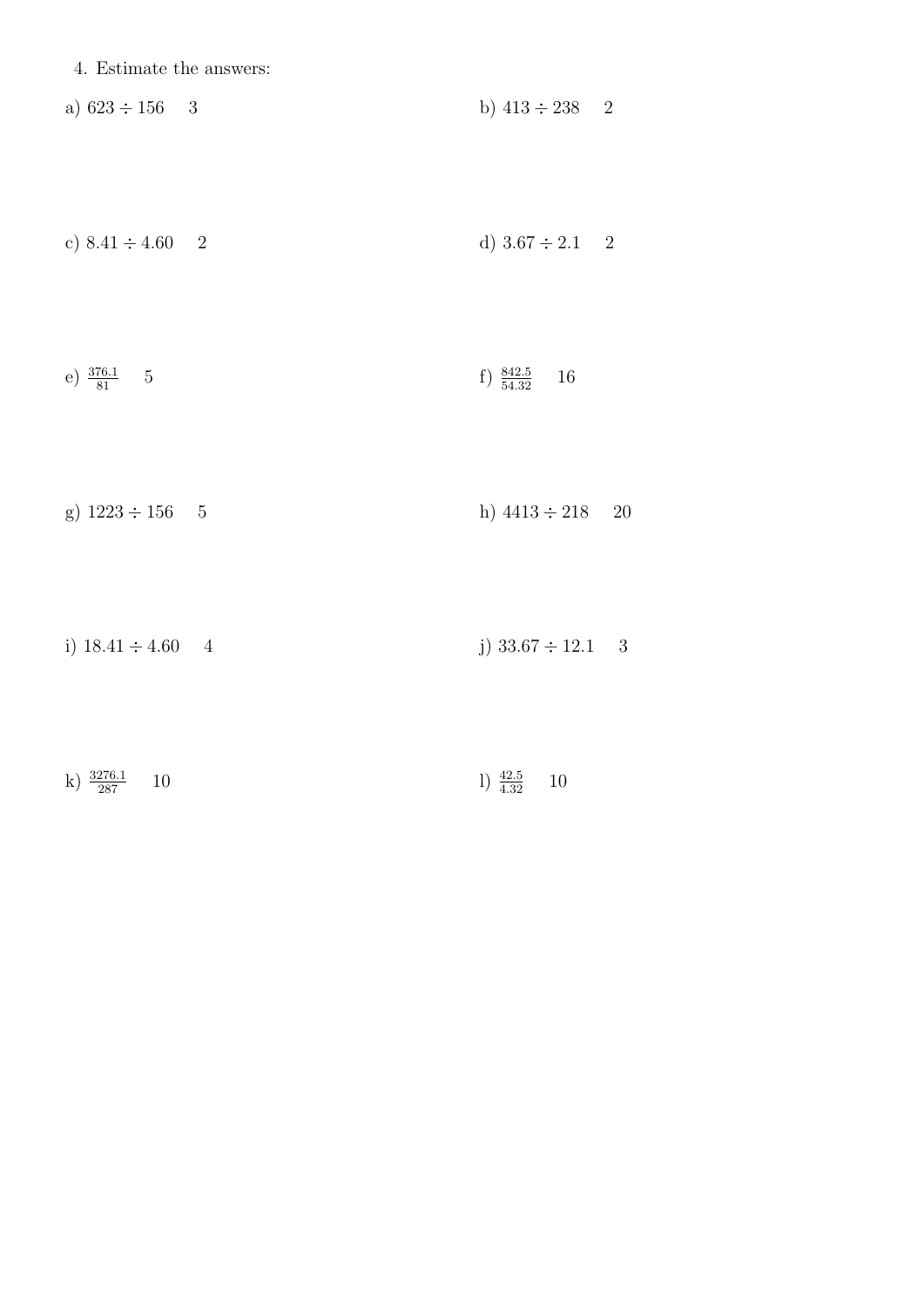5. Estimate the answers:

b)  $4.13^2 \div 2.38$  8 a)  $6.23^2 \div 8.9$  4

c)  $3.41^3 \div 8.60$  3 d)  $3.67^3 \div 8.1$  8

e)  $\frac{3.76^2}{8.1}$  2 f)  $\frac{8.42^2}{4.32}$  16

g)  $12.23^2 \div 11.6$  12 h)  $4.413^2 \div 2.18$  8

i)  $1.41^3 \div 1.11$  1 j)  $3.67^3 \div 2.1$  32

| k) $\frac{3.276^2}{2.87}$ 3 | 1) $\frac{4.25^3}{4.32}$ 16 |
|-----------------------------|-----------------------------|
|-----------------------------|-----------------------------|